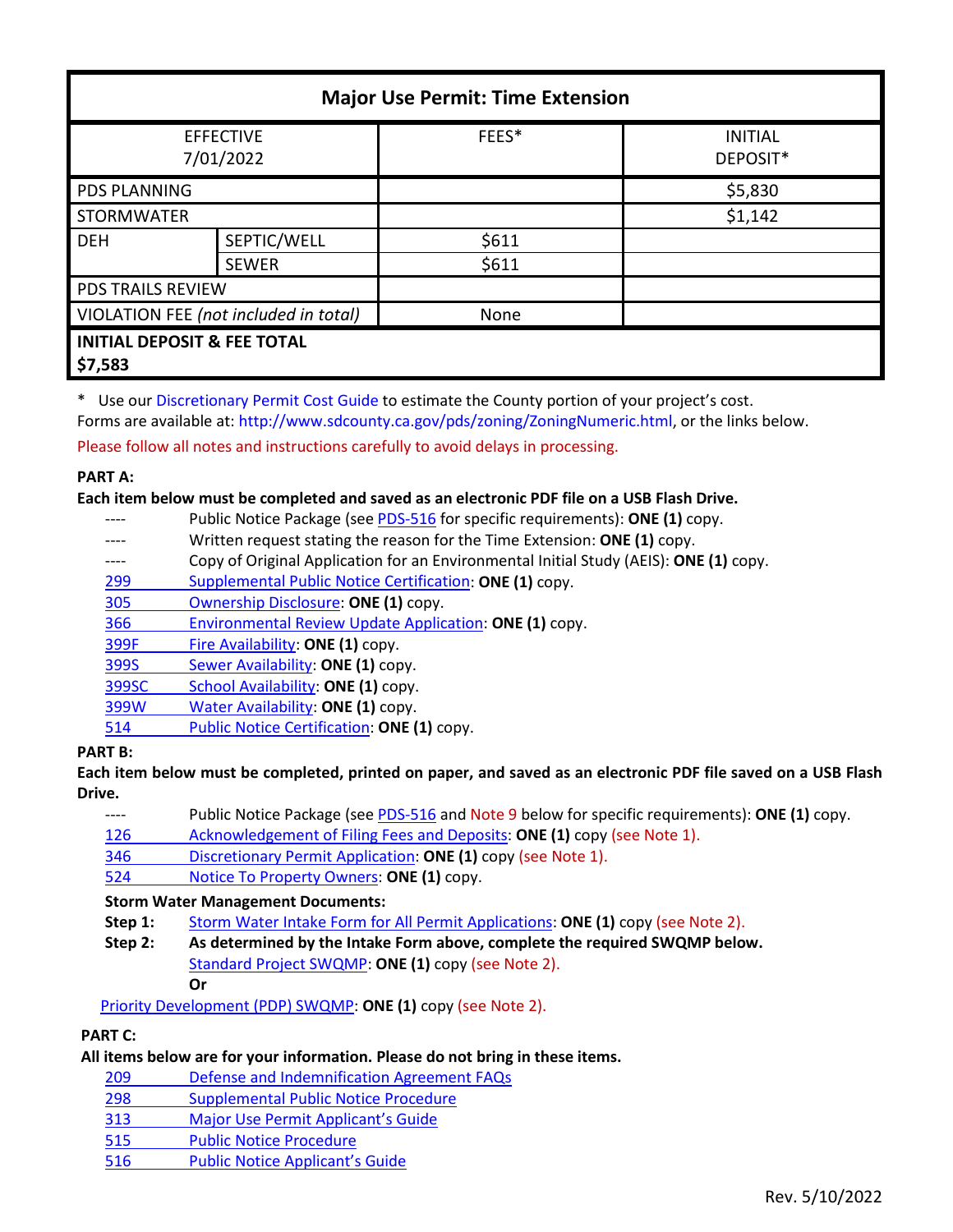#### [906 Signature Requirements](http://www.sdcounty.ca.gov/pds/zoning/formfields/PDS-PLN-906.pdf)

### **NOTES:**

### 1. **IMPORTANT:**

A Registered Property Owner **MUST SUBMIT** a **Signed Letter of Authorization** for an Agent if; An Authorized Agent signs the PDS-346 form and is not the registered owner of the parcel. Or, the parcel is owned by two or more registered owners.

Or, not all of the registered owners are signing the PDS-346 form.

Or, the Authorized Agent is not the Financially Responsible Party.

Or, the parcel is owned by a Corporation.

## **ADDITIONALLY:**

Financially Responsible Party **MUST SIGN** form PDS-126. Financially Responsible Party **INFORMATION MUST MATCH EXACTLY** on form PDS-126 Authorized Agent **may sign** form PDS-346 **ONLY IF ATTACHED** to a **Signed Letter of Authorization.** 

- 2. The Storm Water Intake Form determines whether a project requires a Standard SWQMP or Priority Development Project (PDP) SWQMP. These forms and documents must be submitted on paper.
- 3. Plot plans are to be stapled together in sets and folded to  $8\frac{y}{x} \times 11$ " with the lower right-hand corner exposed.
- 4. A Time Extension request may be filed up to 90 days prior to the expiration of the use.
- 5. If the parcel is on septic sanitation system and/or well potable system then Health Department Certification (DEH) is required.
- 6. Project goes to local Community Planning Group and/or Design Review Board for recommendation.
- 7. If project is a violation, plans must have Code Compliance Officer's stamp before accepting the application.
- 8. Your application package must be complete when you bring it in for submittal. The submittal process begins at the main "Check-In" counter on the first floor.
- 9. Notice of the application shall be given to all property owners within 1500' (feet) from the applicant's property and a minimum of 100 different owners. For example, if 100 different property owners cannot be found within a 1500' radius, the notice area shall be expanded until 100 property owners are available for notification. See table below for more details.

| 500' Min. Distribution Distance of<br><b>Public Notices; Min. of 20 Property</b>                                                                                                                                 | 1000' Min. Distribution Distance of<br><b>Public Notices: Min. of 50 Property</b>                                                                                                                               | 1500' Min. Distribution Distance of<br><b>Public Notices; Min. of 100 Property</b>                                                                                                            |
|------------------------------------------------------------------------------------------------------------------------------------------------------------------------------------------------------------------|-----------------------------------------------------------------------------------------------------------------------------------------------------------------------------------------------------------------|-----------------------------------------------------------------------------------------------------------------------------------------------------------------------------------------------|
| <b>Owners</b>                                                                                                                                                                                                    | <b>Owners</b>                                                                                                                                                                                                   | Owners                                                                                                                                                                                        |
| • Administrative Permits<br>• Habitat Loss Permits<br>• Minor Use Permits<br>• Open Space Encroachment<br>• Reclamation Plan<br>• Site Plan $($ < 10,000 sq ft.)<br>• Tentative Parcel Map<br>$\bullet$ Variance | • Agricultural Preserve Establishment/<br>Disestablishment<br>• Alcoholic Beverage License<br>• Open Space Vacation<br>• Tentative Map (<50 lots)<br>• Site Plan (>10,000 sq ft)<br>• Appeals of above projects | • General Plan Amendment<br>$\bullet$ Rezone<br>• Specific Plan Amendment<br>• Major Use Permit<br>• Tentative Map (>50 lots)<br>• Site Plan $(>25,000$ sq ft)<br>• Appeals of above projects |
| • Wireless Facilities<br>• Appeals of above projects                                                                                                                                                             |                                                                                                                                                                                                                 |                                                                                                                                                                                               |

### **10. Office Location and Hours:**

5510 Overland Avenue, Suite 110 (First Floor), San Diego, CA 92123. Monday - Friday: 8:00 a.m. to 11:45 a.m. and 12:30 p.m. to 4:00 p.m. (Except County Holidays).